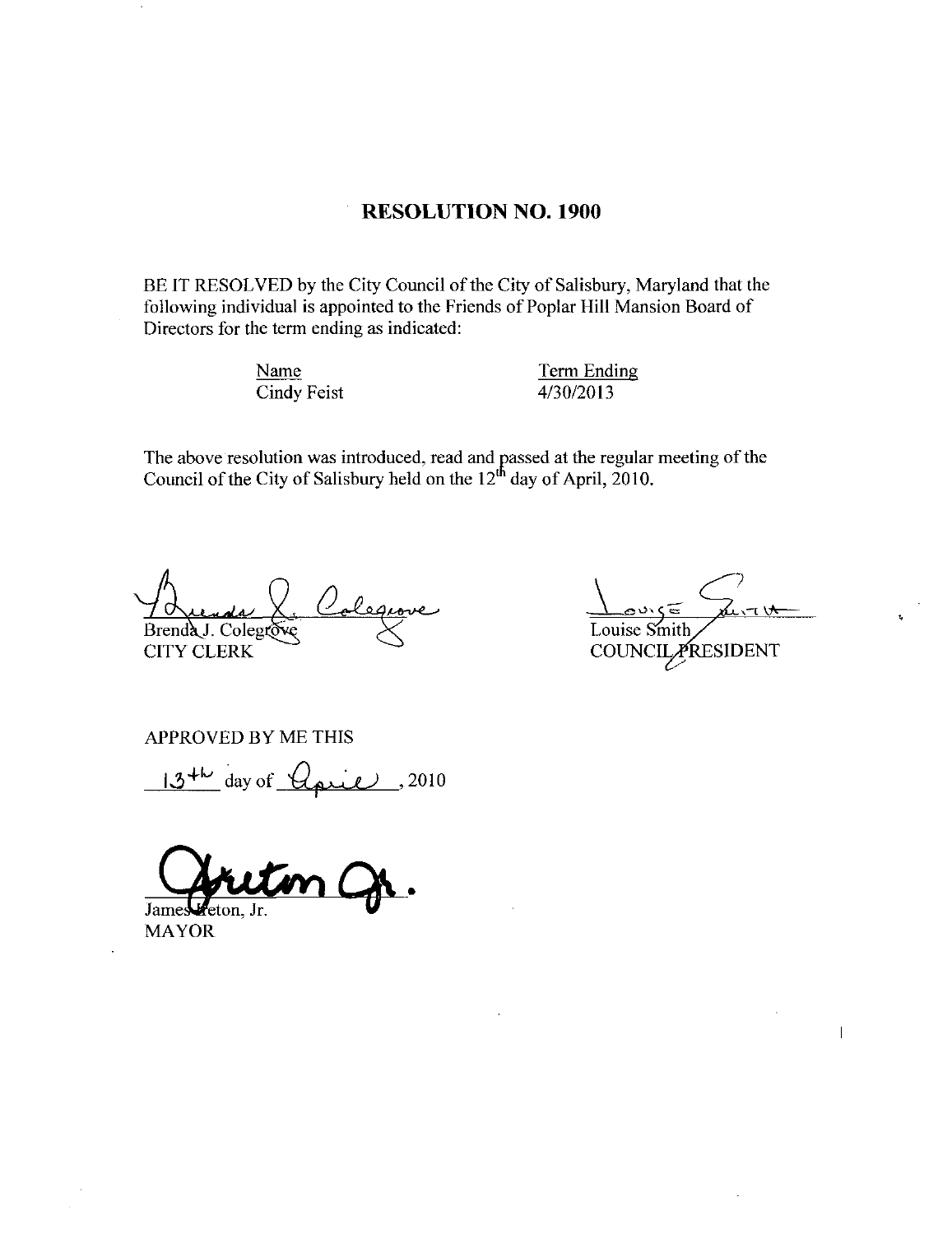## INTER

# $\frac{1}{\sqrt{\text{OFFICE}}}$  MEMO

### OFFICE OF THE MAYOR

| To:      | John Pick<br>Sherrell McBride S <sup>M</sup>                         |
|----------|----------------------------------------------------------------------|
| From:    |                                                                      |
| Subject: | Appointment to the Friends of Poplar Hill Mansion Board of Directors |
| Date:    | March 31, 2010                                                       |

Mayor Ireton would like to appoint the following person to the Friends of Poplar Hill Mansion<br>
Board of Directors:<br>
<u>Name</u><br>
Cindy Feist<br>
4/30/2013 Board of Directors

Name Cindy Feist Term Ending <u>Term Endi</u><br>4/30/2013

Cindy Feist 4/30/2013<br>Attached you will find Ms. Feist's letter of interest and the Resolution necessary for her appointment. Please forward this information to the City Council to be placed on the agenda for the next Council meeting. Please let me know if you have any questions.

**Attachments** 

CC: Mayor Ireton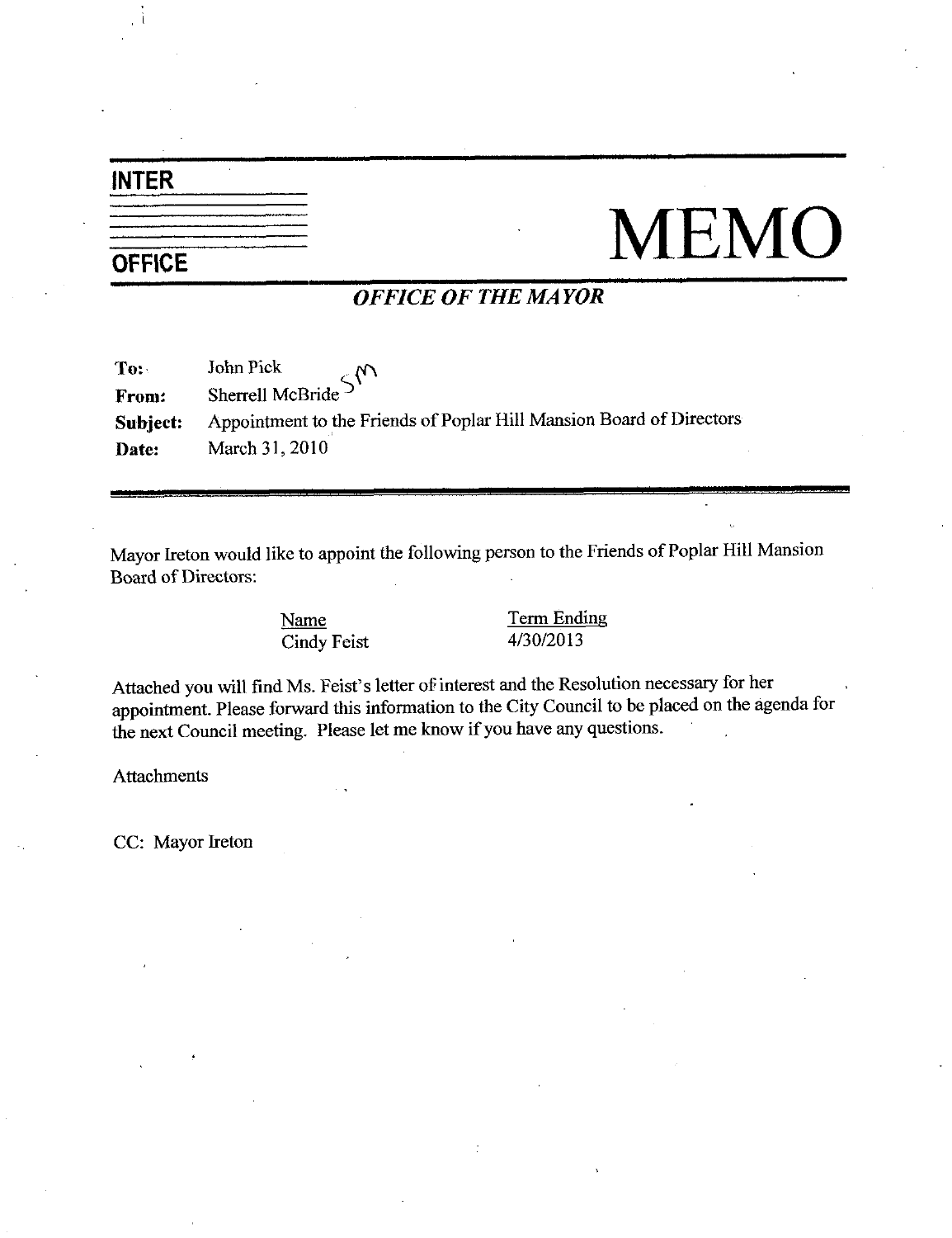### Sherrell McBride

| <b>Sherrell McBride</b> |                                                                 |  |  |  |
|-------------------------|-----------------------------------------------------------------|--|--|--|
| From:                   | Cindy Feist [sacc@salisburyarea.com]                            |  |  |  |
| Sent:                   | Thursday, March 11, 2010 6:16 PM                                |  |  |  |
| To:                     | Sherrell McBride                                                |  |  |  |
| Subject:                | Submission letter for Board of Director for Poplar Hill Mansion |  |  |  |
|                         | Attachments: Cynthia Feist Resume for Boards.doc                |  |  |  |

City of Salisbury Office of the Mayor 125 N. Division Street, Room 304 Salisbury, MD 21801

Attn: James Ireton, Jr., Mayor

Re: Friends of Poplar Hill Mansion – Board of Director Openings

Dear Mr. Ireton:

This email is to express my interest in the Board of Director opening for Friends of Poplar Hill Mansion listed in the Salisbury Chamber News & Notes. The opportunity presented in this listing is very appealing, and I believe that my experience and education will make me a competitive candidate for this position

The key strengths that I possess for success in this position include, but are not limited to, the following

- Having served in several capacities with other non-profits.
- Strive for continued excellence and eager to learn
- I am self-motivated and organized.
- $\bullet$  Experienced in public relations (newsletters, website, etc).

You will find me to be energetic, confident, responsible, and personable, the type of person on whom the Friends of Poplar Hill Mansion can rely. I also have a great deal of experience, which gives you the versatility to place me in <sup>a</sup> number of contexts with confidence that the level of excellence you expect will be met. Please see my resume attached for additional information on my experience whom the Friends of Poplar Hill Mansion can rely. I also have a great deal of experience,<br>which gives you the versatility to place me in a number of contexts with confidence that the<br>level of excellence you expect will be

meeting, as I am confident that I could provide value to you and the City as a member of your team with the Friends of Poplar Hill Mansion

I can be reached anytime via my cell phone, 443-880-3054. Thank you for your time and consideration. I look forward to speaking with you about this opportunity.

Sincerely,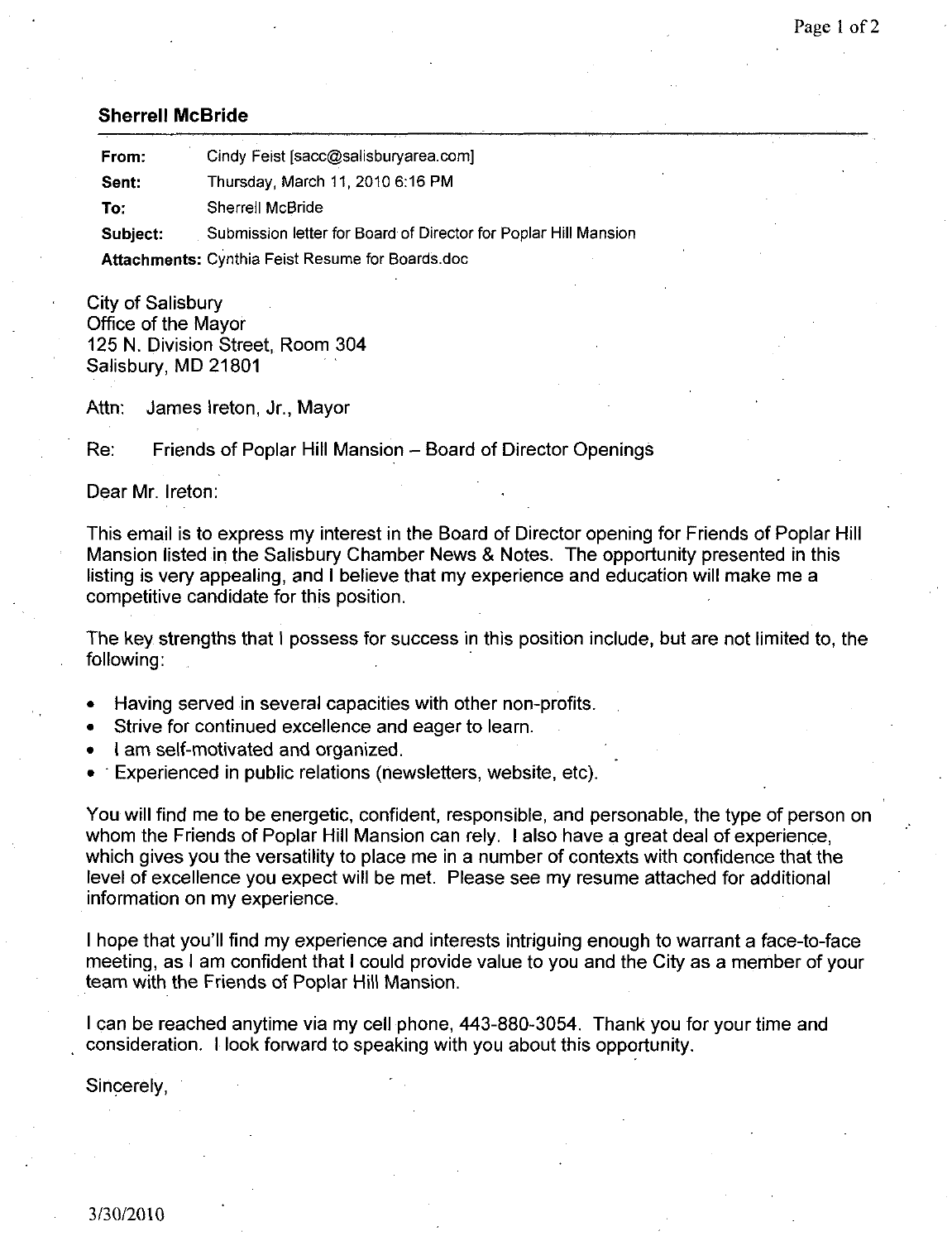Cindy Feist Cinay Feist<br>Director of Media and Public Relations<br>Salisbury Area Chamber of Commerce<br>144 East Main Street<br>Salisbury, MD 21801<br>sacc@salisburyarea.com (410) 749-0144